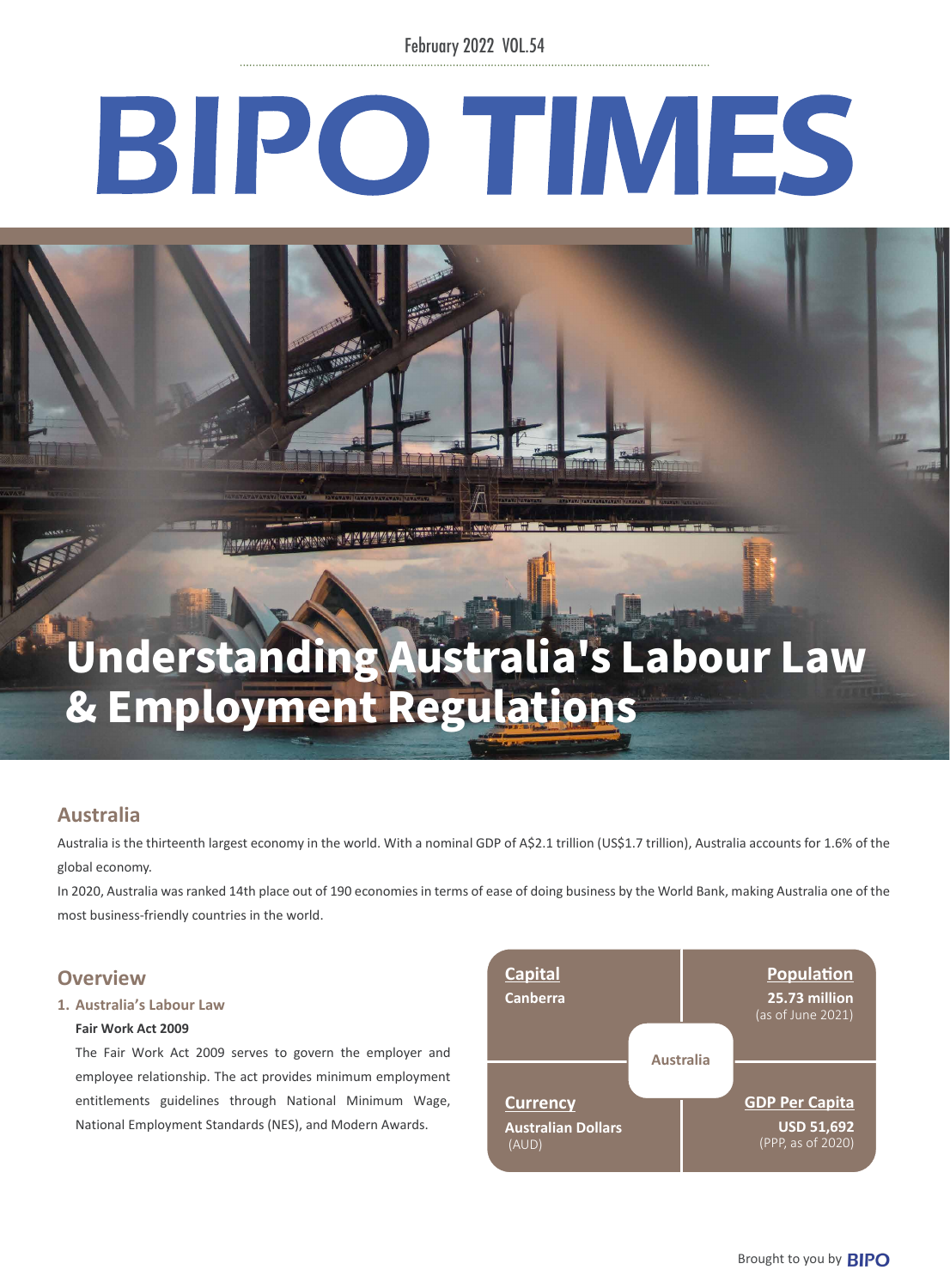| National Minimum Wage               | Serves as the minimal entitled wage for all employees. However, if an employee is under an<br>$\bullet$<br>Award, the Award's minimum wage should be used.                                                                                                                                                                                                                                                       |  |
|-------------------------------------|------------------------------------------------------------------------------------------------------------------------------------------------------------------------------------------------------------------------------------------------------------------------------------------------------------------------------------------------------------------------------------------------------------------|--|
| National Employment Standards (NES) | • There are 11 NES in legislation, and it is relevant to all employer and employees. It includes:<br>- Maximum weekly hours<br>- Types of leave<br>- Notice of termination and severance pay<br>- Request for flexible working arrangements<br>- Public Holidays<br>- Fair Work Information Sheet and Casual Employment Information Statement<br>- Offers/request to convert from casual to permanent employment |  |
| Modern Awards                       | Provides industry-relevant details and build on the NES. It includes:<br>$\bullet$<br>- Minimum wage<br>- Types of employment<br>- Working hours (e.g., rest breaks, regular hours)<br>- Overtime rates<br>- Penalty rates<br>- Annualised wages and salaries<br>- Allowances<br>- Leave and leave loadings<br>- Superannuation<br>- Procedures for consultation representation and dispute settlement           |  |

#### **2. Employment Contract**

An employment contract cannot provide less than the legal minimum set out in the NES, Awards, or Enterprise Agreements or any other registered agreements that may apply.

| <b>Types of Employment</b> | <b>Specifications</b>                                                       | <b>Effective date</b>                                                                                                                          |
|----------------------------|-----------------------------------------------------------------------------|------------------------------------------------------------------------------------------------------------------------------------------------|
| Permanent Employment       | • Works an average of 38 hours a week                                       | • Can be a permanent employee or on a<br>fixed-term contract                                                                                   |
| Part-time Employment       | • Works an average of less than 38 hours<br>each week (works regular hours) | • Entitled to paid leave including annual<br>and sick & carer's leave<br>• Entitled to written notice or payment in<br>the case of termination |
| Casual Employment          | • Has no guaranteed hours of work<br>(works irregular hours)                | • No paid sick or annual leave                                                                                                                 |

#### **3. Minimum Wage**

The Fair Work Commission reviews national minimum wage and minimum pay rates under awards yearly. Most changes take place on or after 1 July. Employees covered by an Award or a Registered Agreement are entitled to their Award or Registered Agreement rate rather than the national minimum wage.

Awards' minimum rate ranges based on the industry, occupation, and length of work experience. To ensure the correct minimum wage figure, employers and employees are recommended to check The Fair Work Commission's website.

**National Minimum Wage**

| <b>Amount</b> | Per hour/week | <b>Effective date</b> |
|---------------|---------------|-----------------------|
| 20.33 AUD     | Hourly        | 01 July 2021          |
| 772.60 AUD    | Weekly        | 01 July 2021          |

#### **4. Working Hours**

While weekly maximum working hours are standardised, other entitlements such as breaks between shifts and meal breaks differ based on industry and occupation. Employers and employees ought to check the applicable awards or agreements to ensure compliance with the labour laws.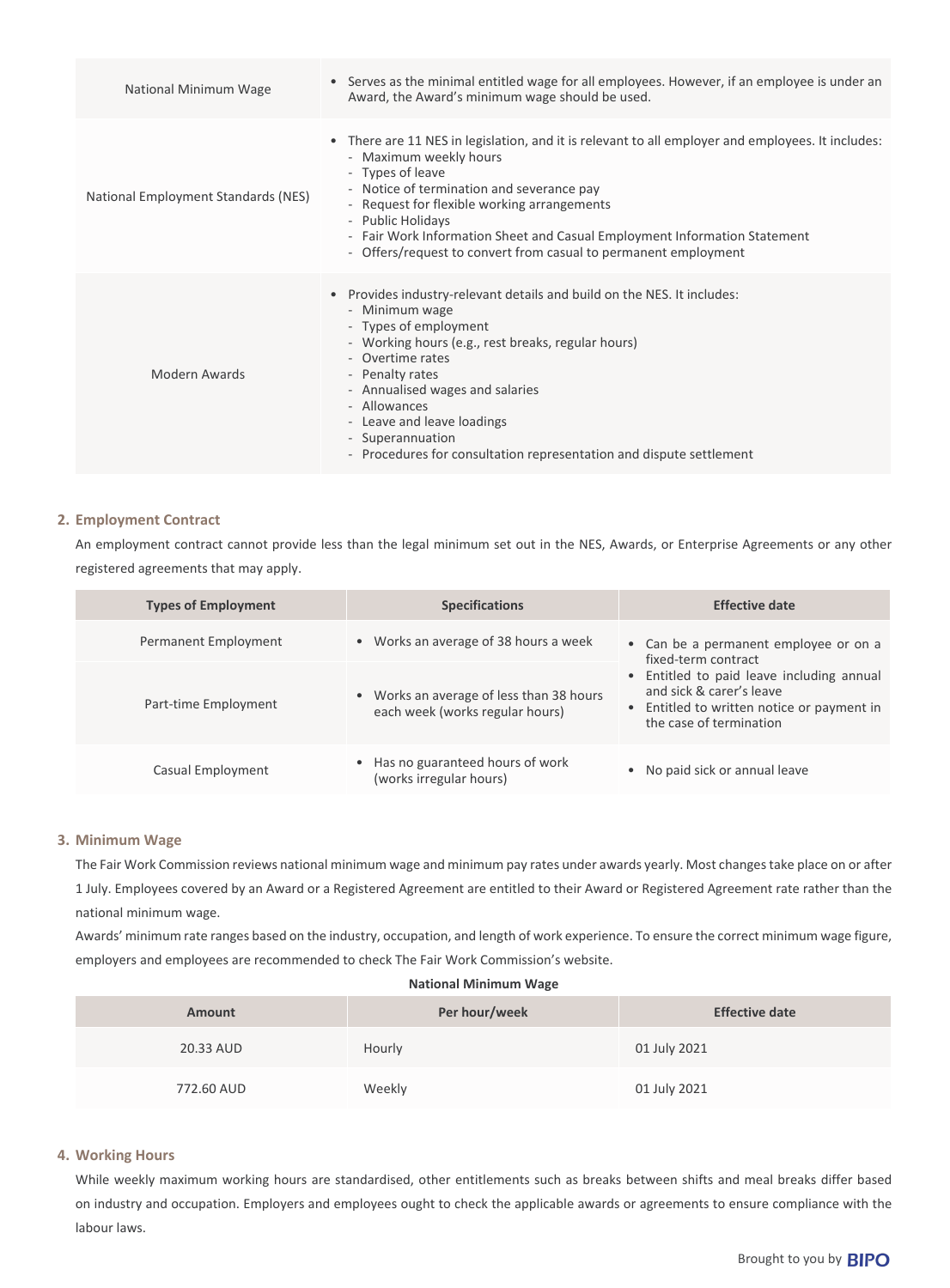| Type                          | <b>Definition</b>                                                      |
|-------------------------------|------------------------------------------------------------------------|
| <b>Full-time Employee</b>     | Maximum of 38 hours weekly                                             |
| Other than full-time employee | The lesser of 38 hours or the employee's weekly ordinary hours of work |

#### **5. Overtime**

Overtime applies to hours worked beyond,

- the ordinary hours of work
- the spread of ordinary hours (e.g., 7am to 7pm)
- the agreed number of working hours

Overtime rates and payments are determined based on the Award applicable to the employee or Enterprise Agreement that the employer and employee agreed on.

#### **5. Overtime**

Overtime applies to hours worked beyond,

- the ordinary hours of work
- the spread of ordinary hours (e.g., 7am to 7pm)
- the agreed number of working hours

Overtime rates and payments are determined based on the Award applicable to the employee or Enterprise Agreement that the employer and employee agreed on.

#### **6. Types of Leave**



- 13 15 days of public holiday
- Depending on the state and territory.

#### **a. Paid and Unpaid Time Off**

|                           | <b>Type of Leave</b>                                   | Length of Leave                            |
|---------------------------|--------------------------------------------------------|--------------------------------------------|
| Annual Leave              | 4 weeks of paid leave yearly for permanent employees   |                                            |
|                           | 5 weeks of paid leave yearly for certain shift workers |                                            |
| Paid Sick & Carer's Leave | 10 days yearly for full-time employees                 |                                            |
|                           | Pro-rata 10 days yearly for part-time employees        |                                            |
|                           | Unpaid Carer's Leave                                   | 2 days for each occasion                   |
|                           | Compassionate Leave                                    | 2 days paid leave for applicable occasions |
|                           | Family & Domestic Violence Leave                       | 5 days of unpaid leave yearly              |

Brought to you by **BIPO**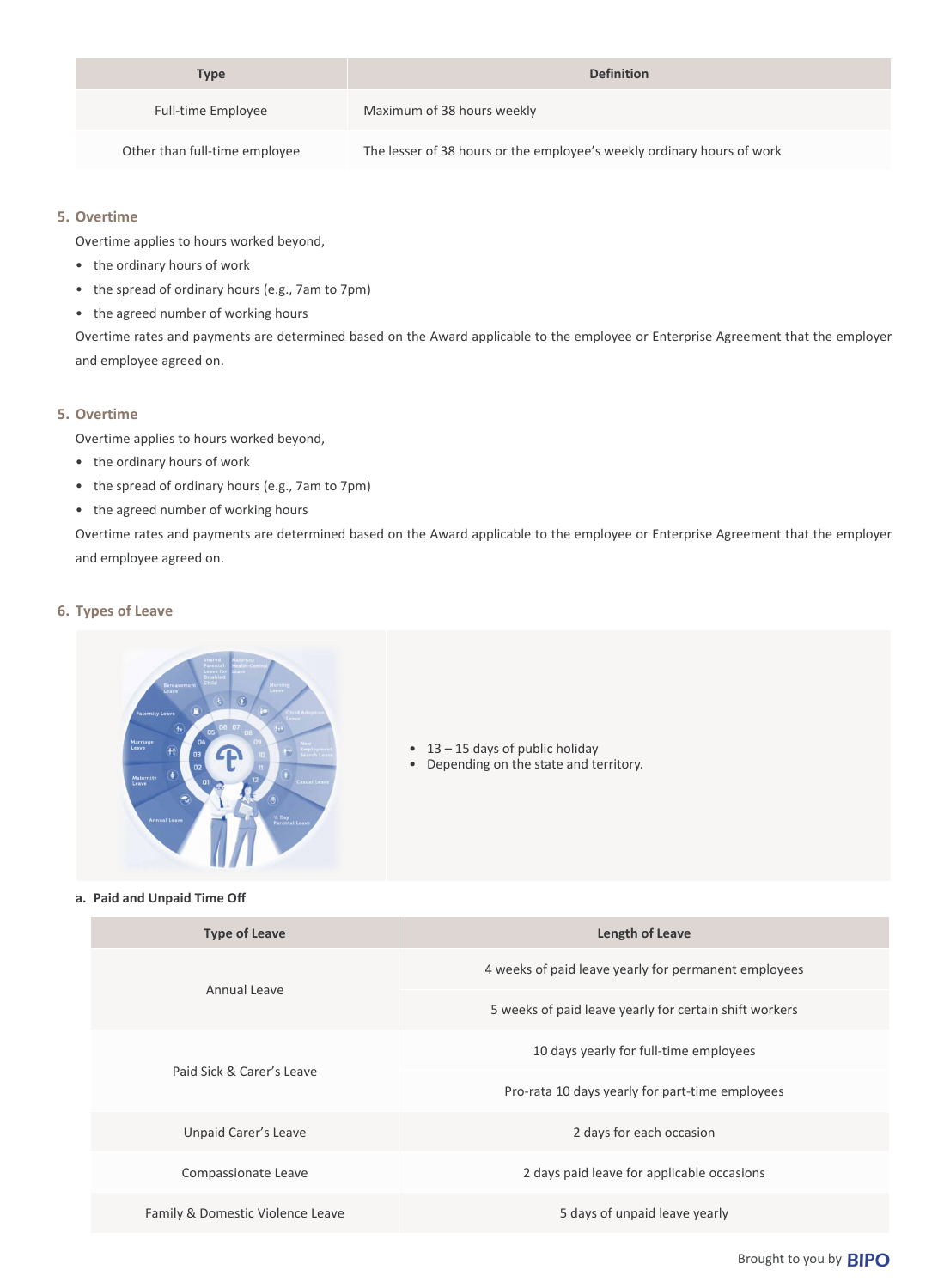| Maternity & Parental Leave     | 12 months of unpaid parental leave                    |
|--------------------------------|-------------------------------------------------------|
| <b>Community Service Leave</b> | No set limit, as long as the duration of the occasion |
| Long Service Leave             | 13 weeks after 10 years of continuous employment      |

#### **b. Public Holiday in 2022 (Public Holidays that falls under the NES)**

The list below is of Public Holidays mandated by the NES, which applies to all employees. On top of this list, there are state/territory specific Public Holidays.

| Date                                | <b>Public Holiday</b> |  |
|-------------------------------------|-----------------------|--|
| 1 January                           | New Year's Day        |  |
| 26 January                          | Australia Day         |  |
| 15 April                            | Good Friday           |  |
| 18 April                            | Easter Monday         |  |
| 25 April                            | Anzac Day             |  |
| Depending on the State or Territory | Queen's Birthday      |  |
| 25 December                         | Christmas Day         |  |
| 26 December                         | <b>Boxing Day</b>     |  |

#### **7. Statutory Contributions**

Superannuation is Australia's provident fund, and it is a long-term saving designed to provide income in retirement. There is a preservation age, the minimum age when members can access their super, and there is no fixed age for retirement.

| Date of birth              | Preservation age |
|----------------------------|------------------|
| Before 1 July 1960         | 55               |
| 1 July 1960 - 30 June 1961 | 56               |
| 1 July 1961 - 30 June 1962 | 57               |
| 1 July 1962 - 30 June 1963 | 58               |
| 1 July 1963 - 30 June 1964 | 59               |
| From 1 July 1964           | 60               |

Employers are currently paying 10% of an employee's wage for superannuation. This percentage is set to increase by 0.50% yearly until it hits 12% on 1 July 2025.

#### **Super guarantee percentage**

| <b>Period</b>              | General super guuarantee (%) | Super guarantee (%) for<br>Norfolk Island (transitional rate)<br>(from 1 July 2016) |
|----------------------------|------------------------------|-------------------------------------------------------------------------------------|
| 1 July 2002 - 30 June 2013 | 9.00                         | 0                                                                                   |
| 1 July 2013 - 30 June 2014 | 9.25                         | 0                                                                                   |
| 1 July 2014 - 30 June 2015 | 9.50                         | 0                                                                                   |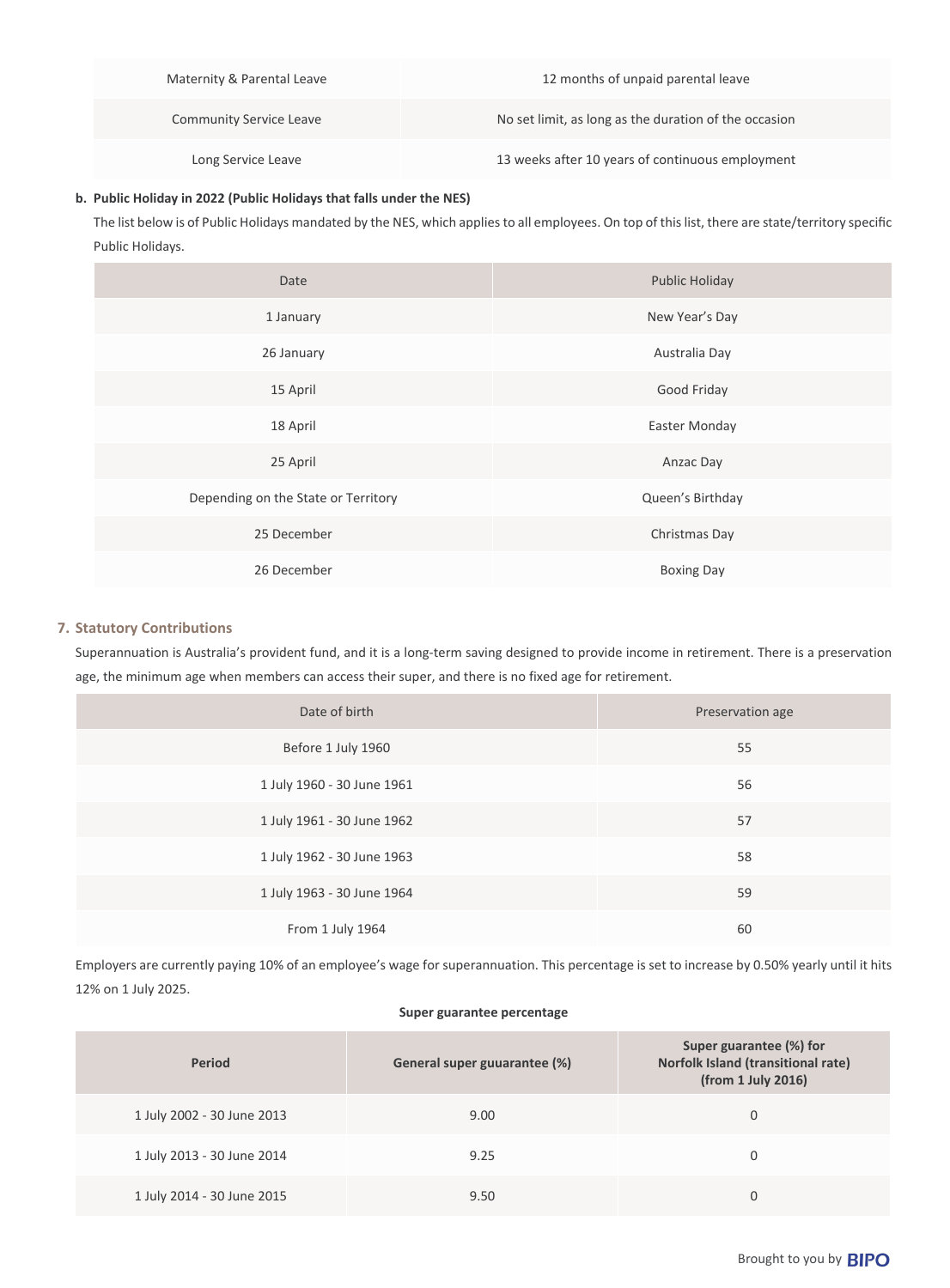| 1 July 2015 - 30 June 2016             | 9.50  | $\mathbf 0$    |
|----------------------------------------|-------|----------------|
| 1 July 2016 - 30 June 2017             | 9.50  | $\,1\,$        |
| 1 July 2017 - 30 June 2018             | 9.50  | $\sqrt{2}$     |
| 1 July 2018 - 30 June 2019             | 9.50  | $\mathsf 3$    |
| 1 July 2019 - 30 June 2020             | 9.50  | $\sqrt{4}$     |
| 1 July 2020 - 30 June 2021             | 9.50  | 5              |
| 1 July 2021 - 30 June 2022             | 10.00 | 6              |
| 1 July 2022 - 30 June 2023             | 10.50 | $\overline{7}$ |
| 1 July 2023 - 30 June 2024             | 11.00 | $\,8\,$        |
| 1 July 2024 - 30 June 2025             | 11.50 | $\mathsf 9$    |
| 1 July 2025 - 30 June 2026             | 12.00 | 10             |
| 1 July 2026 - 30 June 2027             | 12.00 | $11\,$         |
| 1 July 2027 - 30 June 2028 and onwards | 12.00 | 12             |

#### **8. Termination and Severance**

Employer and employee should always refer to the applicable Awards or Agreements for the full details regarding termination and severance.

#### **Minimum Notice Period set by the NES**

| Period of Continuous Service | Minimum Notice Period |
|------------------------------|-----------------------|
| 1 year or less               | 1 week                |
| More than 1 year $-$ 3 years | 2 weeks               |
| More than 3 years- 5 years   | 3 weeks               |
| More than 5 years            | 4 weeks               |

#### **Types of Termination**

| <b>Type of Termination</b> | <b>Notice Period</b>                                                                 | <b>Severance Pay/Entitlements</b>                                                                                                                                                                     | <b>Next Step</b>                                                                                         |
|----------------------------|--------------------------------------------------------------------------------------|-------------------------------------------------------------------------------------------------------------------------------------------------------------------------------------------------------|----------------------------------------------------------------------------------------------------------|
| Unfair Dismissal           | $\overline{\phantom{0}}$                                                             |                                                                                                                                                                                                       | Contact the Fair Work Commission<br>and apply within 21 calendar days<br>of the dismissal taking effect. |
| Unlawful Termination       | Depending on employees'<br>age and length of<br>continuous service in the<br>company | • Any outstanding wages owed<br>• Any pay in lieu<br>• Any accrued annual leave and<br>long service leave entitlements<br>Balance of any time off the<br>employee has not taken<br>Any redundancy pay | Contact the Fair Work Commission<br>and apply within 21 calendar days<br>of the dismissal taking effect. |